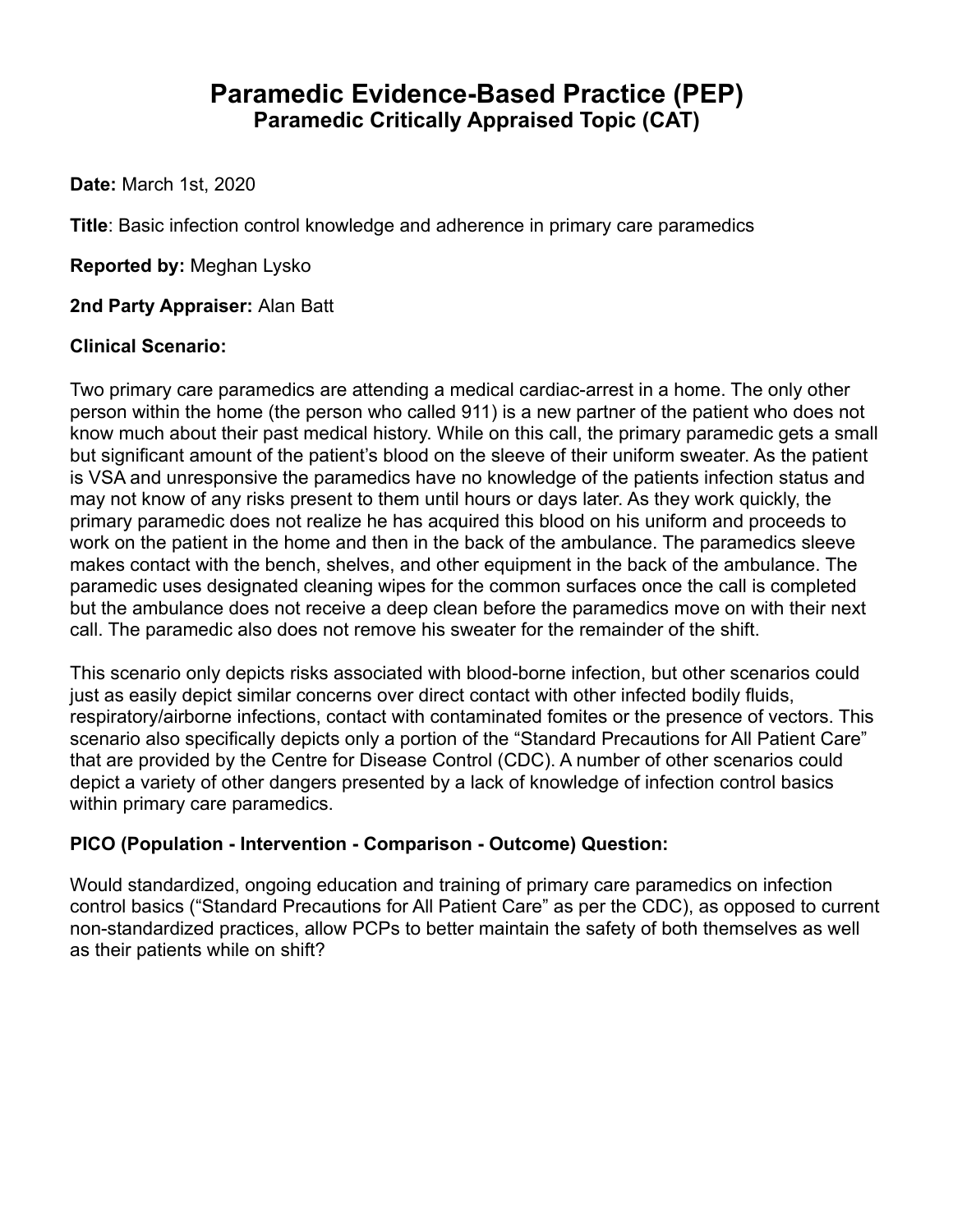#### **Search Strategy:**

(paramedic OR emergency medical technician OR emergency medical service OR emt OR ems OR ambulance OR prehospital OR pre-hospital OR emergency service OR first responder OR field triage OR out of hospital) AND (infection control OR infection prevention OR cross infection OR disease transmission OR universal precautions OR standard precautions OR standard precautions in infection control OR equipment contamination OR contamination OR infectious OR infectious disease OR communicable disease) AND (guidelines OR protocols OR protocol OR practice guideline OR clinical practice guideline OR policy OR policies OR guideline adherence) AND (knowledge OR education OR training OR understanding OR awareness OR perception)

Limits: last 5 years, English language

**Search Outcome:** 188 results (52 CINAHL, 136 MedLine)

**Relevant Papers:** 3 papers were chosen as relevant for this CAT (based on direct measurement and discussion of infectious agent presence and transfer within EMS)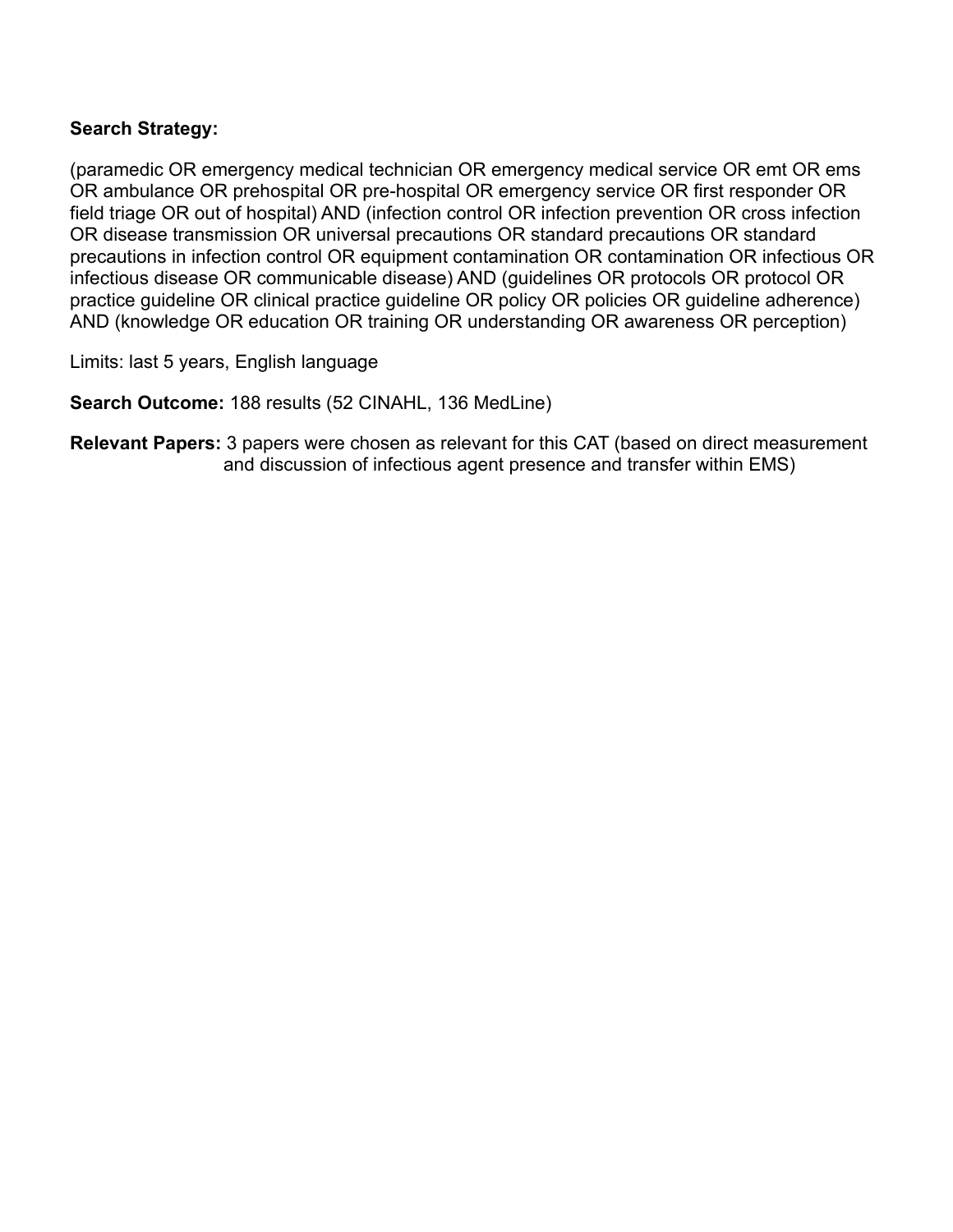| Author,<br><b>Date</b>                                                                                                                    | <b>Design</b><br>(LOE)                  | <b>Population</b>                                                                                                                                                                                                                                                                                                         | <b>Intervention</b><br>&<br>Comparison                                                                                                                                                                                                                                                                                                                                                                                                                                                                                                                                                                                                      | <b>Outcomes Measured</b><br>&<br><b>Results</b>                                                                                                                                                                                                                                                                                                                                                                                                                                                                                                                                                                                                                                                                                                                                                                                                                                                                                                                                                                                                                                                                                                                                                                                                                                                                                                                                                                                                                                                                                                                                                                                                                                                                                                                                                                                                                                                                                                                                                                                                                                                                                                                                                                                                                                                                                                                                                                                                                                                                                                                                                                                                                                                                         | <b>Strengths</b><br>&<br><b>Weaknesses</b>                                                                                                                                                                                                                                                                                                                                                                                                                                                                                                                                                                                                                                                                                                                                                                                                                                                                                                                                                                                                                                                     |
|-------------------------------------------------------------------------------------------------------------------------------------------|-----------------------------------------|---------------------------------------------------------------------------------------------------------------------------------------------------------------------------------------------------------------------------------------------------------------------------------------------------------------------------|---------------------------------------------------------------------------------------------------------------------------------------------------------------------------------------------------------------------------------------------------------------------------------------------------------------------------------------------------------------------------------------------------------------------------------------------------------------------------------------------------------------------------------------------------------------------------------------------------------------------------------------------|-------------------------------------------------------------------------------------------------------------------------------------------------------------------------------------------------------------------------------------------------------------------------------------------------------------------------------------------------------------------------------------------------------------------------------------------------------------------------------------------------------------------------------------------------------------------------------------------------------------------------------------------------------------------------------------------------------------------------------------------------------------------------------------------------------------------------------------------------------------------------------------------------------------------------------------------------------------------------------------------------------------------------------------------------------------------------------------------------------------------------------------------------------------------------------------------------------------------------------------------------------------------------------------------------------------------------------------------------------------------------------------------------------------------------------------------------------------------------------------------------------------------------------------------------------------------------------------------------------------------------------------------------------------------------------------------------------------------------------------------------------------------------------------------------------------------------------------------------------------------------------------------------------------------------------------------------------------------------------------------------------------------------------------------------------------------------------------------------------------------------------------------------------------------------------------------------------------------------------------------------------------------------------------------------------------------------------------------------------------------------------------------------------------------------------------------------------------------------------------------------------------------------------------------------------------------------------------------------------------------------------------------------------------------------------------------------------------------------|------------------------------------------------------------------------------------------------------------------------------------------------------------------------------------------------------------------------------------------------------------------------------------------------------------------------------------------------------------------------------------------------------------------------------------------------------------------------------------------------------------------------------------------------------------------------------------------------------------------------------------------------------------------------------------------------------------------------------------------------------------------------------------------------------------------------------------------------------------------------------------------------------------------------------------------------------------------------------------------------------------------------------------------------------------------------------------------------|
| Valdez,<br>Sexton,<br>Lutz &<br>Reynolds<br>(2015)<br>(Spread of<br>infectious<br>microbes<br>during<br>emergency<br>medical<br>response) | Small<br><b>RCT</b><br>LOE <sub>2</sub> | Fire engines<br>and rescue<br>trucks at 1<br>Northwest Fire<br>District fire<br>station in<br>Tucson,<br>Arizona, Fire<br>engines and<br>rescue trucks<br>utilized in real<br><b>EMS</b> calls<br>were<br>observed and<br>sampled.<br>Employees<br>observed<br>included<br>firefighters<br>and firefighter<br>paramedics. | Intervention:<br>Decontamination<br>of fire engines,<br>rescue trucks and<br>equipment within<br>utilizing activated<br>hydrogen<br>peroxide wipes<br>(chosen for safety<br>of use on delicate<br>equipment).<br>Employees were<br>instructed on how<br>to use wipes and<br>were told to<br>"wipe down all<br>surfaces and<br>equipment they<br>remembered<br>using during a<br>call".<br><b>Comparison:</b><br>Decontamination<br>of fire engines,<br>rescue trucks and<br>equipment within<br>as per current<br>practices. This<br>was not<br>standardized,<br>techniques and<br>supplies used<br>varied from<br>employee to<br>employee. | <b>Outcome Measure:</b><br>Prior to the beginning of sampling 2 pre-<br>determined frequently touched surfaces<br>were seeded with ΦX174 (a bacteriophage<br>tracer), the LIFEPAK handle and EPCR<br>handle. Seeding was then maintained every<br>hour until an EMS call was received. After<br>seeding neither surface was handled by<br>employees prior to the beginning of an<br>EMS call. Resultant viral loads were then<br>measured on both surfaces prior to EMS<br>calls (negative control) and again after EMS<br>calls. Additional non-seeded, surfaces of<br>interest (LIFEPAK keyboard, EPCR<br>touchscreen/keyboard, MDT touchscreen/<br>keyboard, portable radio, headphones,<br>inside cab, jump bag handle, glucometer)<br>were also sampled before (negative control)<br>and after EMS calls to measure transfer.<br>After EMS calls measurements were split<br>into 3 phases (Phase 1: pre-<br>decontamination Phase 2: post-<br>decontamination per current practices<br>Phase 3: post-decontamination per<br>activated hydrogen peroxide wipes). In<br>each phase 58 surface samples were taken<br>pre- and post-EMS call from the 2 seeded<br>sites (n=10) and across 13 non-seeded<br>sites in fire engines and 12 non-seeded<br>sites in rescue trucks (n=48). In each phase<br>5 EMS calls were observed (3 in fire<br>engines, 2 in rescue trucks).<br><b>Results:</b><br><b>Phase 1:</b> Mean $\Phi$ X174 load of 1.59 ( $\pm$ 1.98)<br>x 10 <sup>6</sup> PFU before EMS calls and 1.89<br>$(\pm 2.81)$ x 10 <sup>5</sup> PFU after EMS calls.<br><b>Phase 2:</b> Mean $\Phi$ X174 load of 2.03 ( $\pm$ 1.86)<br>x 10 <sup>6</sup> PFU before EMS calls and 8.37<br>$(\pm 7.43)$ x 10 <sup>5</sup> PFU after EMS calls.<br>Decontamination per current practices did<br>not significantly reduce viral loads<br>compared to pre-decontamination<br>$(p=0.2113)$ .<br><b>Phase 3:</b> Mean $\Phi$ X174 load of 2.93 ( $\pm$ 4.35)<br>$x$ 10 <sup>6</sup> PFU before EMS calls and 8.14 $x$ 10 <sup>4</sup><br>$(\pm 2.26 \times 10^5)$ PFU after EMS calls.<br>Decontamination with activated hydrogen<br>peroxide wipes significantly reduced viral<br>loads compared to pre-decontamination<br>(p=0.0065) and compared to current<br>practice decontamination (p=0.0009).<br><b>Overall:</b> Cross contamination of non-<br>seeded surfaces and equipment occurred<br>in all 15 EMS calls. Cross contamination<br>was present on 56% of non-seeded<br>surfaces (27/48) pre-decontamination and<br>54% (26/48) and 40% (19/48) of non-<br>seeded surfaces following decontamination<br>per current practices and activated<br>hydrogen peroxide wipes (trained<br>intervention) respectively. | <b>Strengths:</b><br>-Medics were<br>blinded to which<br>surfaces would<br>be sampled<br>minimizing<br>information bias<br>-Researchers<br>observed medics<br>for several weeks<br>prior to beginning<br>of sampling<br>reducing the<br><b>Hawthorne Effect</b><br>-ФХ174 cannot<br>infect human<br>cells, allowing this<br>study to safely<br>utilize real EMS<br>calls and real<br>patients<br>Weaknesses:<br>-Only 1 fire<br>station was<br>observed<br>-Phases 1, 2 & 3<br>were performed<br>on different dates,<br>allowing the<br>possibility of<br>confounding<br>variables being<br>present<br>-only hard, non-<br>porous surfaces<br>were sampled<br>(soft, porous<br>surfaces may<br>present unique<br>challenges)<br>-Because surface<br>areas sampled<br>were not equal<br>direct comparison<br>of contamination<br>per unit surface<br>area could not be<br>done<br>$-\Phi$ X174 may<br>cause over- and<br>under-estimations<br>of certain types of<br>pathogens<br>-Though<br>published in 2015<br>the experiment<br>was run in 2012,<br>potentially<br>outdating the<br>results |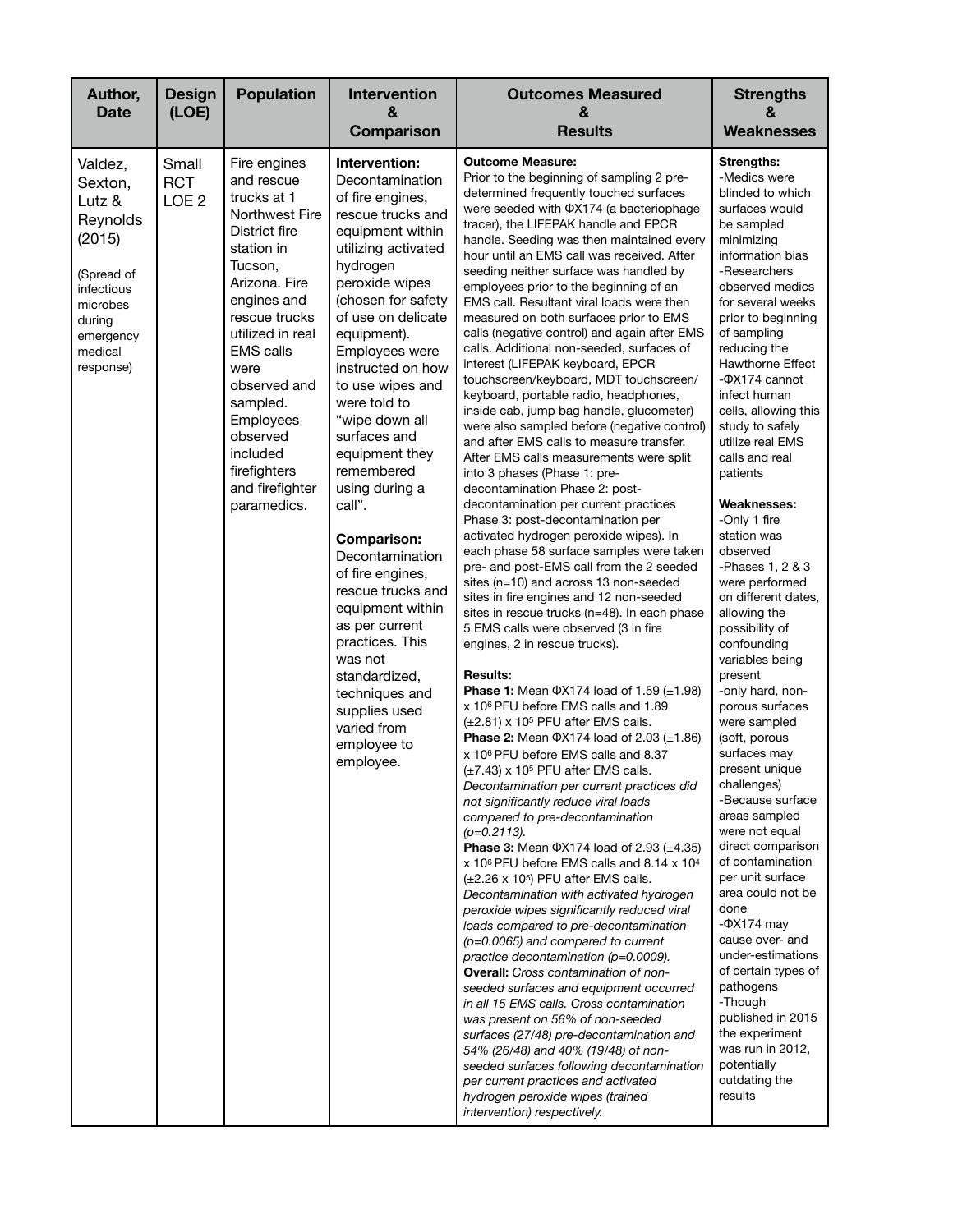| Author,<br><b>Date</b>                                                                                                           | <b>Design</b><br>(LOE)                                  | <b>Population</b>                                                                                                                                                                                                                                                                                    | <b>Intervention</b><br>&                                                                                                                                                                                                                                                                                                                                                                                                                                                                                                                                                                                                                                                                                                                                                                                                                                 | <b>Outcomes Measured</b><br>&                                                                                                                                                                                                                                                                                                                                                                                                                                                                                                                                                                                                                                                                                                                                                                                                                                                                                                                                                                                                                                                                                                                                                                                                                                                                                                                                                                                                                                                                                                                                                                                                                                                                                                                                                                                                                                                                                                                                                                                                                                                                                                                                                                                                                                                                                                                                                                                                                                                                                                                                                                                     | <b>Strengths</b><br>&                                                                                                                                                                                                                                                                                                                                                                                                                                                                                                                                                                                                                                                                                                                                                                                                                                                                                                                                                                                                                                                                                                                                                                                                                                                                                                                                                                                                                                                                                                                                                                                                         |
|----------------------------------------------------------------------------------------------------------------------------------|---------------------------------------------------------|------------------------------------------------------------------------------------------------------------------------------------------------------------------------------------------------------------------------------------------------------------------------------------------------------|----------------------------------------------------------------------------------------------------------------------------------------------------------------------------------------------------------------------------------------------------------------------------------------------------------------------------------------------------------------------------------------------------------------------------------------------------------------------------------------------------------------------------------------------------------------------------------------------------------------------------------------------------------------------------------------------------------------------------------------------------------------------------------------------------------------------------------------------------------|-------------------------------------------------------------------------------------------------------------------------------------------------------------------------------------------------------------------------------------------------------------------------------------------------------------------------------------------------------------------------------------------------------------------------------------------------------------------------------------------------------------------------------------------------------------------------------------------------------------------------------------------------------------------------------------------------------------------------------------------------------------------------------------------------------------------------------------------------------------------------------------------------------------------------------------------------------------------------------------------------------------------------------------------------------------------------------------------------------------------------------------------------------------------------------------------------------------------------------------------------------------------------------------------------------------------------------------------------------------------------------------------------------------------------------------------------------------------------------------------------------------------------------------------------------------------------------------------------------------------------------------------------------------------------------------------------------------------------------------------------------------------------------------------------------------------------------------------------------------------------------------------------------------------------------------------------------------------------------------------------------------------------------------------------------------------------------------------------------------------------------------------------------------------------------------------------------------------------------------------------------------------------------------------------------------------------------------------------------------------------------------------------------------------------------------------------------------------------------------------------------------------------------------------------------------------------------------------------------------------|-------------------------------------------------------------------------------------------------------------------------------------------------------------------------------------------------------------------------------------------------------------------------------------------------------------------------------------------------------------------------------------------------------------------------------------------------------------------------------------------------------------------------------------------------------------------------------------------------------------------------------------------------------------------------------------------------------------------------------------------------------------------------------------------------------------------------------------------------------------------------------------------------------------------------------------------------------------------------------------------------------------------------------------------------------------------------------------------------------------------------------------------------------------------------------------------------------------------------------------------------------------------------------------------------------------------------------------------------------------------------------------------------------------------------------------------------------------------------------------------------------------------------------------------------------------------------------------------------------------------------------|
|                                                                                                                                  |                                                         |                                                                                                                                                                                                                                                                                                      | Comparison                                                                                                                                                                                                                                                                                                                                                                                                                                                                                                                                                                                                                                                                                                                                                                                                                                               | <b>Results</b>                                                                                                                                                                                                                                                                                                                                                                                                                                                                                                                                                                                                                                                                                                                                                                                                                                                                                                                                                                                                                                                                                                                                                                                                                                                                                                                                                                                                                                                                                                                                                                                                                                                                                                                                                                                                                                                                                                                                                                                                                                                                                                                                                                                                                                                                                                                                                                                                                                                                                                                                                                                                    | <b>Weaknesses</b>                                                                                                                                                                                                                                                                                                                                                                                                                                                                                                                                                                                                                                                                                                                                                                                                                                                                                                                                                                                                                                                                                                                                                                                                                                                                                                                                                                                                                                                                                                                                                                                                             |
| Wepler<br>et al.<br>(2016)<br>(Prevalence<br>of no-<br>socomial<br>pathogens<br>in German<br>ambulances:<br>the SEKURE<br>study) | Prosp-<br>ective<br>Cohort<br>Study<br>LOE <sub>3</sub> | Ambulance<br>vehicles from<br>56 (of 78)<br>rescue<br>stations<br>across<br>Germany. All<br>78 stations<br>across<br>Germany were<br>eligible and<br>contacted,<br>only 56<br>participated.<br><b>Both</b><br>"emergency<br>ambulances"<br>and "patient<br>transport<br>ambulances"<br>were sampled. | Intervention:<br>No intervention.<br><b>Comparison:</b><br>Samples from<br>both types of<br>ambulances and<br>across all 56<br>participating<br>rescue stations<br>were compared<br>and given a score<br>based on colony<br>forming units<br>(CFU) of<br>microorganisms<br>per agar plate<br>$(24cm2)$ and<br>absence or<br>presence (and<br>number of<br>detections) of<br>MSRA or<br>Methicillin<br>Resistant<br>Staphylococcus<br>aureus. These<br>scores were then<br>assessed for any<br>correlation with<br>factors examined<br>on a standardized<br>questionnaire<br>(completed at the<br>time of sampling<br>by EMS<br>personnel on<br>duty) including:<br>number of annual<br>calls received,<br>qualifications of<br>personnel,<br>hygiene<br>procedures in<br>place and<br>frequency of<br>cleaning and<br>disinfection of the<br>ambulances. | <b>Outcome Measure:</b><br>Agar plates were used to assess microbial load<br>(CFU) of samples. Sampling points in<br>ambulances were selected based on how<br>frequently they were used. Points chosen were:<br>glove packaging, carrying handles<br>(cardiovascular bag, airway bag), stretcher<br>handles, stretcher headboard, O2 sats clip,<br>oxygen hose, ECG cables, ECG panel, BP cuffs,<br>tourniquets, ceiling flap, compartments/cabinets<br>(intubation, syringe, heat, pharmacist). Some of<br>these sampling points were chosen specifically<br>because they were routinely ignored during<br>cleaning and disinfection. This was done in both<br>"emergency ambulances" and "patient transport<br>ambulances". During each sampling visit EMS<br>personnel on duty at the time also competed a<br>standardized questionnaire regarding number of<br>calls per year received by that station,<br>qualifications of the station personnel, hygiene<br>procedures in place for that station, and the<br>frequency and method of ambulance cleaning<br>and disinfection.<br><b>Results:</b><br><b>Agar Plates:</b><br>-2,136 samples were collected from 150/225<br>ambulances at the 56 stations.<br>-Only 124 samples were sterile (5.8%).<br>-Surfaces in direct contact with patients and staff<br>had the highest scores i.e. highest contamination<br>(based on microbial loads and whether or not the<br>agar plates contained MRSA), these included<br>carrying handles, the stretcher, ECG cables, ECG<br>panels, BP cuffs and O2 sats clips.<br>-More surfaces were contaminated in<br>"emergency ambulances" and with higher CFU<br>and more detections of MRSA.<br>-Types of microorganisms detected were: spore<br>formers, environmental moulds, Aspergillus,<br>Pseudomonas, Corynebacteria, Micrococci,<br>Streptococci, Coagulase Negative Staphylococci,<br>Staphylococcus aureus and MRSA.<br><b>Questionnaires:</b><br>-Only 49 of the 56 stations sampled completed<br>the questionnaire (88%).<br>-Using the Spearman correlation coefficient, no<br>significant correlation was found between level of<br>microbial load and the number of calls received<br>by the station per year ( $p=0.5942$ for emergency<br>ambulances and p=0.4364 for patient transport<br>ambulances).<br>-Using Fisher's exact test non-random<br>associations were not found between and of (i)<br>the presence of specially trained personnel, (ii)<br>the frequency of ambulance disinfection or (iii) the<br>type of disinfection practiced and the detection<br>of MRSA (p=1.00 for all three). | Strengths:<br>-72% of all of<br>Germany's rescue<br>stations were<br>sampled, providing<br>data from across the<br>country.<br>-Visits to stations for<br>sampling were made<br>2 months after<br>consent had been<br>obtained and were<br>unannounced to<br>prevent a bias in<br>anticipating visits.<br>-Sampling was done<br>at different times of<br>day with different<br>personnel on duty.<br>Weaknesses:<br>-Geographical spread<br>of the 72% of rescue<br>stations was not<br>given.<br>-Definition of<br>"emergency<br>ambulance" vs<br>"patient transport<br>ambulance" was not<br>explained, whether or<br>not both types were<br>sampled at each<br>station was also not<br>explained.<br>-How sampling<br>surfaces were chosen<br>was based on<br>frequency of use and<br>disinfection but how<br>did they determine<br>this (through<br>observation?)<br>-Whether or not<br>personnel were aware<br>of which surfaces<br>would be sampled<br>was not clear.<br>-Who completed the<br>questionnaires was<br>not clear (a supervisor<br>or the paramedics?)<br>-Questionnaire items<br>were unclear in their<br>reasoning: did<br>qualifications of<br>personnel refer to<br>level of care training<br>or their knowledge of<br>infection control?<br>Were "hygiene<br>procedures" referring<br>to the practices of the<br>paramedics (hand<br>hygiene etc) or<br>something else<br>(cleaning of the<br>station etc)?<br>-No statistical analysis<br>was offered<br>evaluating association<br>between the hygiene<br>procedures in place at<br>the station and the<br>contamination scores<br>for that station. |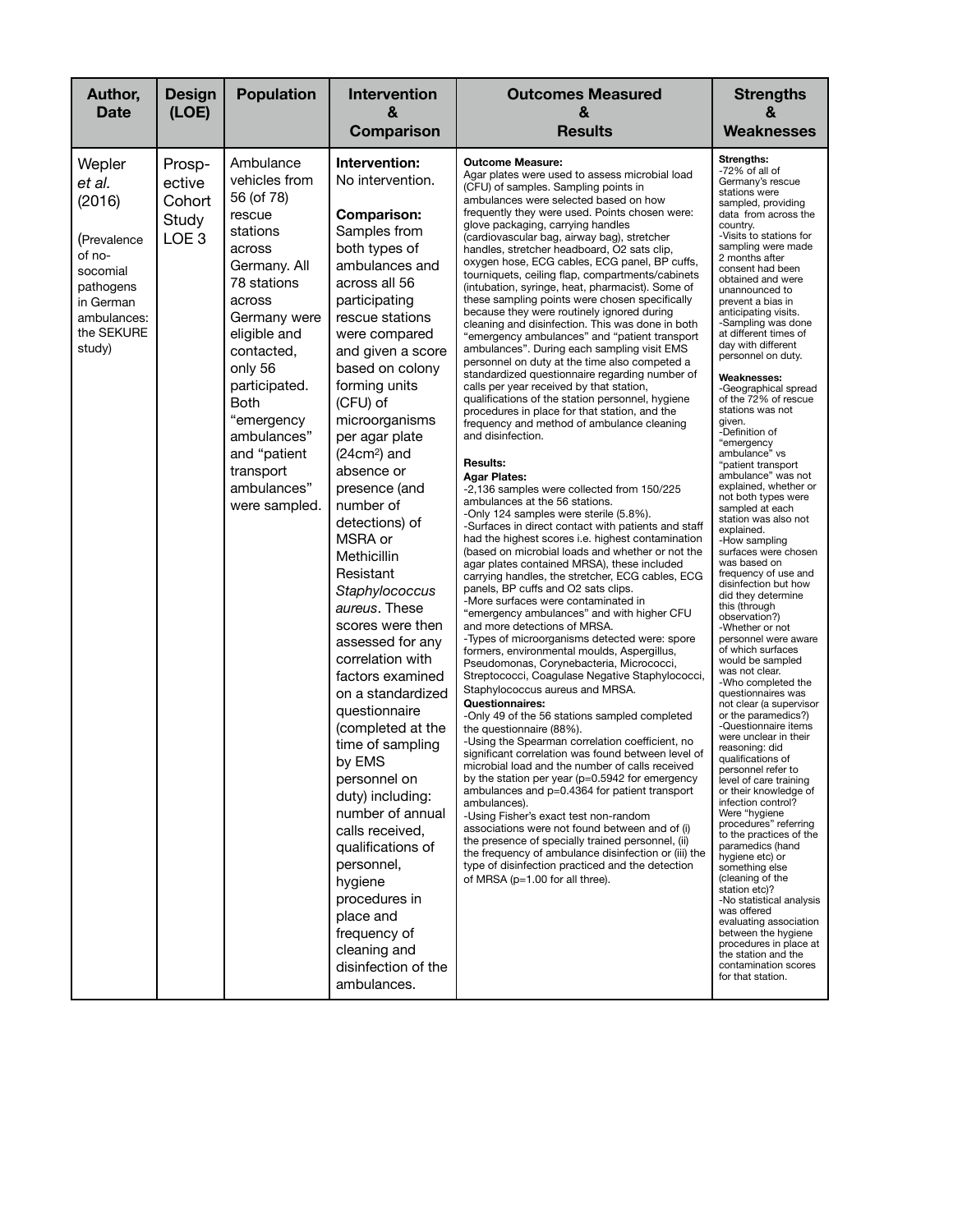| Author,<br><b>Date</b>                                                                                                                                                   | <b>Design</b><br>(LOE)                                  | <b>Population</b>                                                                                                                                                                                                                                                                                                                                                                                                                                                                                                 | Intervention<br>&<br>Comparison                                         | <b>Outcomes Measured</b><br>&<br><b>Results</b>                                                                                                                                                                                                                                                                                                                                                                                                                                                                                                                                                                                                                                                                                                                                                                                                                                                                                                                                                                                                                                                                                                                                                                                                                                                                                                                                                                                                                                                                                                                                                                                                                                                                                                                                                                                                                                                                                                                                                                                                                                                                                                                                                                                                                                                                                                   | <b>Strengths</b><br>&<br><b>Weaknesses</b>                                                                                                                                                                                                                                                                                                                                                                                                                                                                                                                                                                                                                                                                                                                                                                                                                                                                                                                                                                                                                                                                                                                                                                                                                    |
|--------------------------------------------------------------------------------------------------------------------------------------------------------------------------|---------------------------------------------------------|-------------------------------------------------------------------------------------------------------------------------------------------------------------------------------------------------------------------------------------------------------------------------------------------------------------------------------------------------------------------------------------------------------------------------------------------------------------------------------------------------------------------|-------------------------------------------------------------------------|---------------------------------------------------------------------------------------------------------------------------------------------------------------------------------------------------------------------------------------------------------------------------------------------------------------------------------------------------------------------------------------------------------------------------------------------------------------------------------------------------------------------------------------------------------------------------------------------------------------------------------------------------------------------------------------------------------------------------------------------------------------------------------------------------------------------------------------------------------------------------------------------------------------------------------------------------------------------------------------------------------------------------------------------------------------------------------------------------------------------------------------------------------------------------------------------------------------------------------------------------------------------------------------------------------------------------------------------------------------------------------------------------------------------------------------------------------------------------------------------------------------------------------------------------------------------------------------------------------------------------------------------------------------------------------------------------------------------------------------------------------------------------------------------------------------------------------------------------------------------------------------------------------------------------------------------------------------------------------------------------------------------------------------------------------------------------------------------------------------------------------------------------------------------------------------------------------------------------------------------------------------------------------------------------------------------------------------------------|---------------------------------------------------------------------------------------------------------------------------------------------------------------------------------------------------------------------------------------------------------------------------------------------------------------------------------------------------------------------------------------------------------------------------------------------------------------------------------------------------------------------------------------------------------------------------------------------------------------------------------------------------------------------------------------------------------------------------------------------------------------------------------------------------------------------------------------------------------------------------------------------------------------------------------------------------------------------------------------------------------------------------------------------------------------------------------------------------------------------------------------------------------------------------------------------------------------------------------------------------------------|
| Orellana<br>et al.<br>(2016)<br>(Methicillin-<br>resistant<br>Staphylo-<br>coccus<br>aureus in<br>Ohio EMS<br>providers: a<br>statewide<br>cross-<br>sectional<br>study) | Prosp-<br>ective<br>Cohort<br>Study<br>LOE <sub>3</sub> | <b>280 EMS</b><br>personnel<br>from 84<br>agencies<br>across Ohio<br>were sampled<br>(swabbed for<br>MRSA) and<br>given a<br>questionnaire.<br>The 84<br>agencies were<br>randomly<br>selected (and<br>all agreed to<br>participate)<br>from both<br>urban and<br>rural agencies<br>across all 10<br><b>EMS</b> regions<br>of Ohio (20<br>strata). At<br>least 1 agency<br>from all 20<br>strata was<br>sampled.<br>Personnel on<br>duty at the<br>time of<br>unannounced<br>sampling<br>visits were<br>utilized. | Intervention:<br>No intervention<br><b>Comparison:</b><br>No comparison | <b>Outcome Measure:</b><br>Nasal carriage of Methicillin Resistant<br>Staphylococcus aureus (MRSA) was<br>measured in 280 personnel via nares swab.<br>At the time of swabbing, personnel also<br>completed a self-administered anonymous<br>survey evaluating possible risk factors for<br>MRSA exposure and carriage.<br>Questionnaire included: demographics<br>(age, race, gender), occupational history<br>(EMS certification level, years in EMS),<br>hygiene practices (method and frequency<br>of hand washing), health status (heart<br>disease, diabetes, open wounds),<br>prescription antibiotic or<br>immunosuppressant use, presence of any<br>cohabitants (someone working in<br>healthcare, someone with recent staph<br>infection (<1 year), antibiotic use or<br>hospital admissions), and whether or not<br>razors, towels, or workout equipment were<br>shared with these cohabitants if present.<br><b>Results:</b><br>-Sample was predominantly non-Hispanic<br>white (99.3%), male (87.9%), in an urban<br>setting (64%), working more than 40 hours<br>per week (85.3%), with ALS certification<br>(72%), and less than 16 years experience<br>(63.6%). On average 36.9 years of age.<br><b>Population Results:</b><br>-13/280 (4.6%) were positive for MRSA.<br>Note: MRSA prevalence in the general<br>population is known to be 1.5-2%.<br>-(A) Those who reported presence of any<br>open wounds (lesions, boils, infections)<br>were 6.75x more likely to carry MRSA (95%<br>CI, 1.25-36.36)(p=0.0262)<br>-(B) Those who did not wash their hands<br>frequently after glove removal (sometimes,<br>rarely, or never) were 5.18x more likely to<br>carry MRSA (95% CI, 1.5-16.92)(p=0.0065).<br>-(C) Those who washed their hands less<br>frequently during a shift (fewer than 8<br>times) were 3.42x more likely to carry<br>MRSA (95% CI, 1.08-10.75)(p=0.0360).<br><b>Survey Weighted Results:</b><br>-Estimated that 1,965 (4.4%) of Ohio EMS<br>personnel carry MRSA.<br>-(B) As above, 10.51x more likely to carry<br>MRSA (95% CI, 2.45-43.45)(p=0.0012).<br>-(C) As above, 4.20x more likely to carry<br>MRSA (95% CI, 1.02-17.27)(p=0.0468).<br>-(D) Those who reported cohabitating with<br>someone with a staph infection were 9.02x<br>more likely to carry MRSA (95% CI,<br>$1.03 - 78.98$ )(p=0.0470). | Strengths:<br>-All 10 EMS<br>regions within Ohio<br>were represented.<br>Each region had at<br>least 1 urban and 1<br>rural agency<br>sampled.<br>(Probability<br>sampling with<br>geographically<br>stratified cluster<br>design).<br>-No participants<br>ended up excluded<br>as all were<br>swabbed and all<br>completed the<br>questionnaire.<br>-Statistical analysis<br>was thorough.<br>-Survey weights<br>were used to<br>ensure valid<br>estimation of state-<br>wide quantities<br>(though study<br>population<br>characteristics<br>were still provided<br>for the readers own<br>comparison).<br><b>Weaknesses:</b><br>-Sample was<br>skewed to males,<br>ALS, urban setting.<br>-Only swabbed for<br>MRSA in the nares<br>(underestimation).<br>-Small sample size<br>of confirmed<br>MRSA (only 13).<br>-Due to<br>observational<br>nature, could not<br>infer temporality or<br>causality between<br>risk factors and<br>MRSA carriage.<br>-Due to study<br>length, inability to<br>determine if MRSA<br>infections were<br>transient or<br>persistent.<br>-Confidence<br>intervals were wide<br>for many of the<br>results.<br>-Though published<br>in 2016 data was<br>collected in<br>2009-2010<br>potentially<br>outdating the<br>results. |